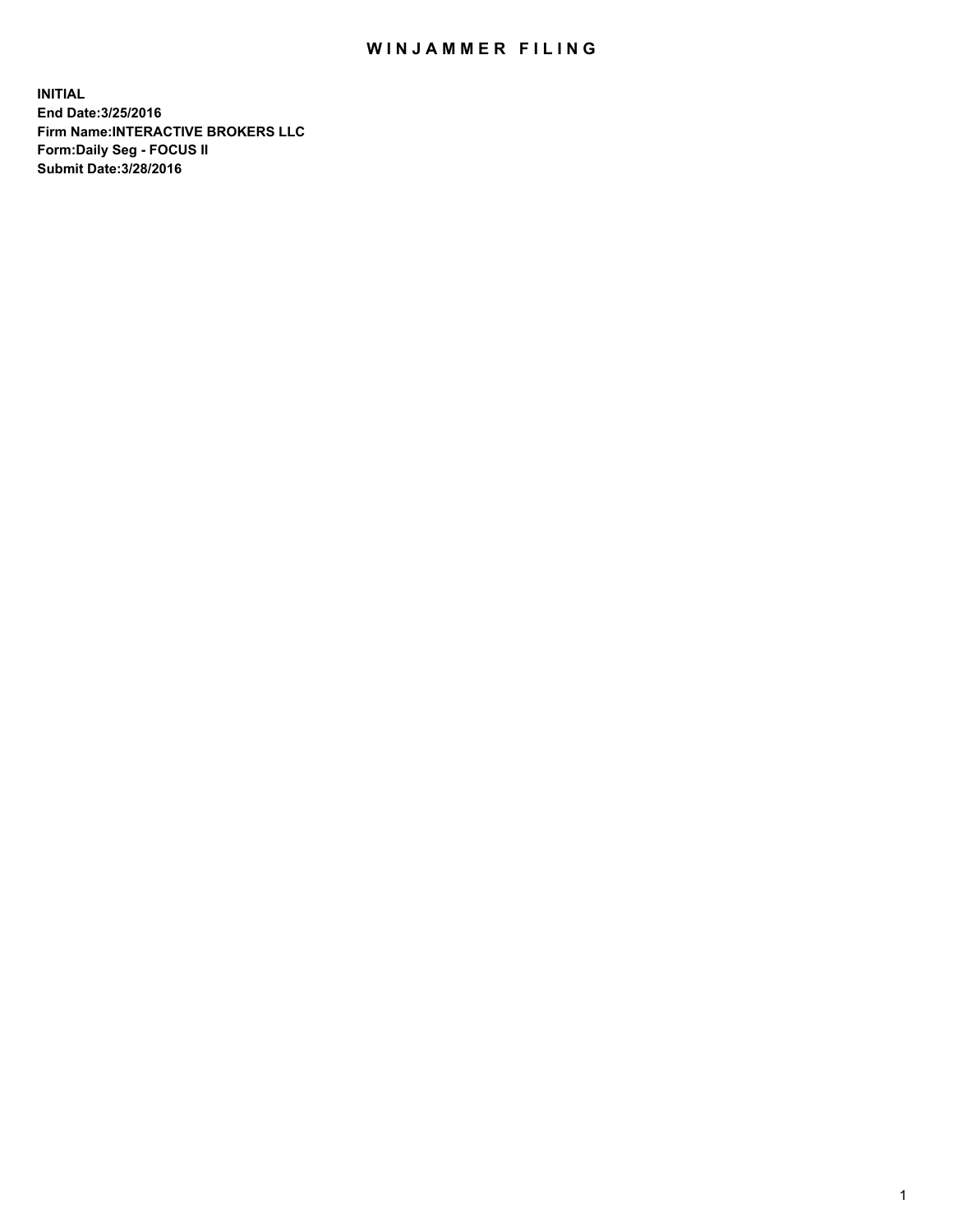## **INITIAL End Date:3/25/2016 Firm Name:INTERACTIVE BROKERS LLC Form:Daily Seg - FOCUS II Submit Date:3/28/2016 Daily Segregation - Cover Page**

| Name of Company<br><b>Contact Name</b><br><b>Contact Phone Number</b><br><b>Contact Email Address</b>                                                                                                                                                                                                                          | <b>INTERACTIVE BROKERS LLC</b><br><b>Alex Parker</b><br>203-618-7738<br>aparker@interactivebrokers.com |
|--------------------------------------------------------------------------------------------------------------------------------------------------------------------------------------------------------------------------------------------------------------------------------------------------------------------------------|--------------------------------------------------------------------------------------------------------|
| FCM's Customer Segregated Funds Residual Interest Target (choose one):<br>a. Minimum dollar amount: ; or<br>b. Minimum percentage of customer segregated funds required:%; or<br>c. Dollar amount range between: and; or<br>d. Percentage range of customer segregated funds required between:% and%.                          | <u>0</u><br>155,000,000 245,000,000<br><u>00</u>                                                       |
| FCM's Customer Secured Amount Funds Residual Interest Target (choose one):<br>a. Minimum dollar amount: ; or<br>b. Minimum percentage of customer secured funds required:% ; or<br>c. Dollar amount range between: and; or<br>d. Percentage range of customer secured funds required between: % and %.                         | <u>0</u><br>80,000,000 120,000,000<br><u>00</u>                                                        |
| FCM's Cleared Swaps Customer Collateral Residual Interest Target (choose one):<br>a. Minimum dollar amount: ; or<br>b. Minimum percentage of cleared swaps customer collateral required:% ; or<br>c. Dollar amount range between: and; or<br>d. Percentage range of cleared swaps customer collateral required between:% and%. | <u>0</u><br>0 <sub>0</sub><br>0 <sub>0</sub>                                                           |

Attach supporting documents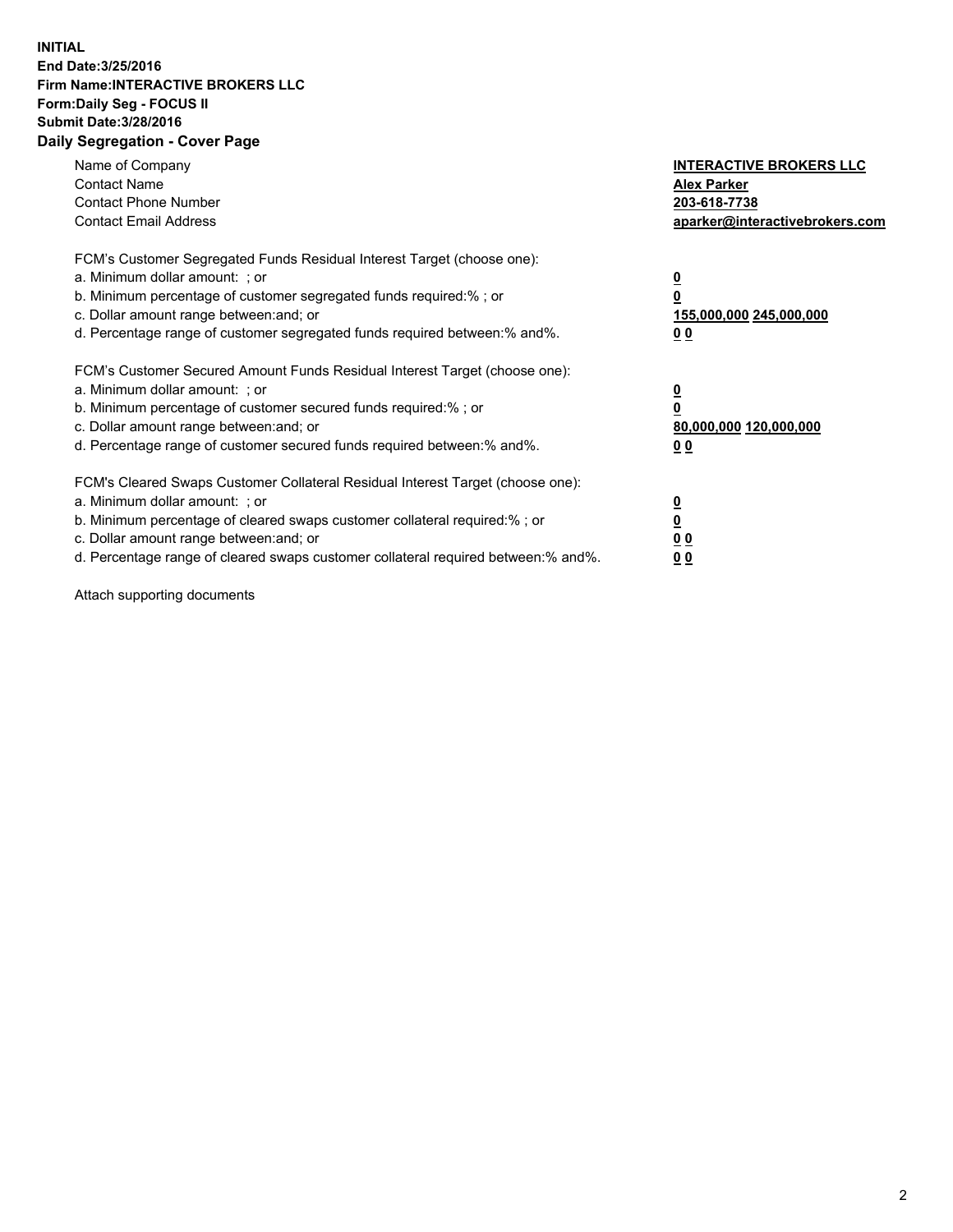## **INITIAL End Date:3/25/2016 Firm Name:INTERACTIVE BROKERS LLC Form:Daily Seg - FOCUS II Submit Date:3/28/2016 Daily Segregation - Secured Amounts**

|     | Dany Ocgregation - Oceanea Amounts                                                          |                                  |
|-----|---------------------------------------------------------------------------------------------|----------------------------------|
|     | Foreign Futures and Foreign Options Secured Amounts                                         |                                  |
|     | Amount required to be set aside pursuant to law, rule or regulation of a foreign            | $0$ [7305]                       |
|     | government or a rule of a self-regulatory organization authorized thereunder                |                                  |
| 1.  | Net ledger balance - Foreign Futures and Foreign Option Trading - All Customers             |                                  |
|     | A. Cash                                                                                     | 288,672,870 [7315]               |
|     | B. Securities (at market)                                                                   | $0$ [7317]                       |
| 2.  | Net unrealized profit (loss) in open futures contracts traded on a foreign board of trade   | $-10,296,503$ [7325]             |
| 3.  | Exchange traded options                                                                     |                                  |
|     | a. Market value of open option contracts purchased on a foreign board of trade              | <b>43,113</b> [7335]             |
|     | b. Market value of open contracts granted (sold) on a foreign board of trade                | -81,875 [7337]                   |
| 4.  | Net equity (deficit) (add lines 1.2. and 3.)                                                | 278,337,605 [7345]               |
| 5.  | Account liquidating to a deficit and account with a debit balances - gross amount           | 1,156,541 [7351]                 |
|     | Less: amount offset by customer owned securities                                            | 0 [7352] 1,156,541 [7354]        |
| 6.  | Amount required to be set aside as the secured amount - Net Liquidating Equity              | 279,494,146 [7355]               |
|     | Method (add lines 4 and 5)                                                                  |                                  |
| 7.  | Greater of amount required to be set aside pursuant to foreign jurisdiction (above) or line | 279,494,146 [7360]               |
|     | 6.                                                                                          |                                  |
|     | FUNDS DEPOSITED IN SEPARATE REGULATION 30.7 ACCOUNTS                                        |                                  |
| 1.  | Cash in banks                                                                               |                                  |
|     | A. Banks located in the United States                                                       | $0$ [7500]                       |
|     | B. Other banks qualified under Regulation 30.7                                              | 0 [7520] 0 [7530]                |
| 2.  | Securities                                                                                  |                                  |
|     | A. In safekeeping with banks located in the United States                                   | 353,075,344 [7540]               |
|     | B. In safekeeping with other banks qualified under Regulation 30.7                          | 0 [7560] 353,075,344 [7570]      |
| 3.  | Equities with registered futures commission merchants                                       |                                  |
|     | A. Cash                                                                                     | $0$ [7580]                       |
|     | <b>B.</b> Securities                                                                        | $0$ [7590]                       |
|     | C. Unrealized gain (loss) on open futures contracts                                         | $0$ [7600]                       |
|     | D. Value of long option contracts                                                           | $0$ [7610]                       |
|     | E. Value of short option contracts                                                          | 0 [7615] 0 [7620]                |
| 4.  | Amounts held by clearing organizations of foreign boards of trade                           |                                  |
|     | A. Cash                                                                                     | $0$ [7640]                       |
|     | <b>B.</b> Securities                                                                        | $0$ [7650]                       |
|     | C. Amount due to (from) clearing organization - daily variation                             | $0$ [7660]                       |
|     | D. Value of long option contracts                                                           | $0$ [7670]                       |
|     | E. Value of short option contracts                                                          | 0 [7675] 0 [7680]                |
| 5.  | Amounts held by members of foreign boards of trade                                          |                                  |
|     | A. Cash                                                                                     | 63,537,433 [7700]                |
|     | <b>B.</b> Securities                                                                        | $0$ [7710]                       |
|     | C. Unrealized gain (loss) on open futures contracts                                         | -7,357,267 [7720]                |
|     | D. Value of long option contracts                                                           | 43,111 [7730]                    |
|     | E. Value of short option contracts                                                          | -81,871 [7735] 56,141,406 [7740] |
| 6.  | Amounts with other depositories designated by a foreign board of trade                      | $0$ [7760]                       |
| 7.  | Segregated funds on hand                                                                    | $0$ [7765]                       |
| 8.  | Total funds in separate section 30.7 accounts                                               | 409,216,750 [7770]               |
| 9.  | Excess (deficiency) Set Aside for Secured Amount (subtract line 7 Secured Statement         | 129,722,604 [7380]               |
|     | Page 1 from Line 8)                                                                         |                                  |
| 10. | Management Target Amount for Excess funds in separate section 30.7 accounts                 | 80,000,000 [7780]                |
| 11. | Excess (deficiency) funds in separate 30.7 accounts over (under) Management Target          | 49,722,604 [7785]                |
|     |                                                                                             |                                  |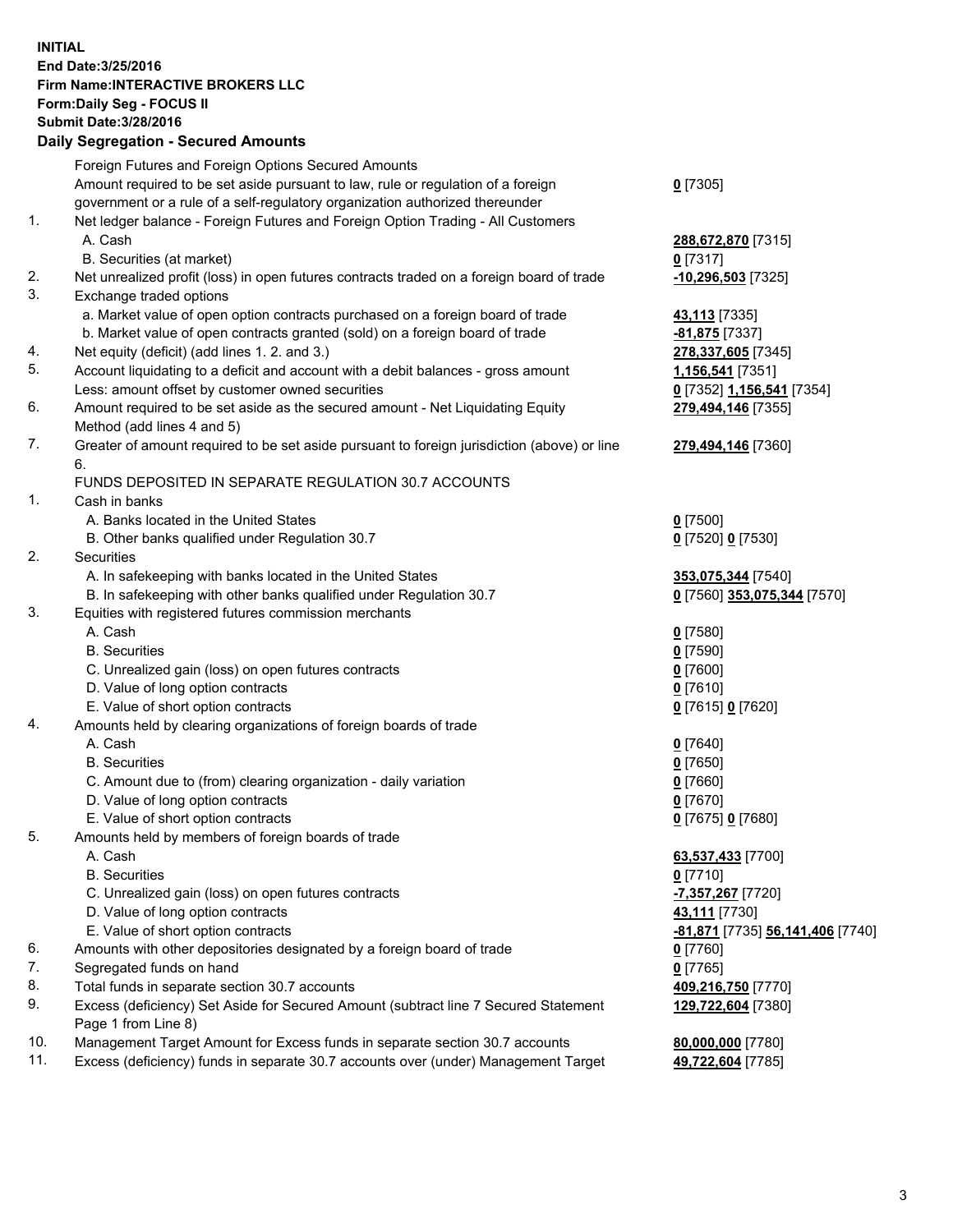**INITIAL End Date:3/25/2016 Firm Name:INTERACTIVE BROKERS LLC Form:Daily Seg - FOCUS II Submit Date:3/28/2016 Daily Segregation - Segregation Statement** SEGREGATION REQUIREMENTS(Section 4d(2) of the CEAct) 1. Net ledger balance A. Cash **2,665,258,758** [7010] B. Securities (at market) **0** [7020] 2. Net unrealized profit (loss) in open futures contracts traded on a contract market **-40,965,055** [7030] 3. Exchange traded options A. Add market value of open option contracts purchased on a contract market **113,824,537** [7032] B. Deduct market value of open option contracts granted (sold) on a contract market **-174,149,250** [7033] 4. Net equity (deficit) (add lines 1, 2 and 3) **2,563,968,990** [7040] 5. Accounts liquidating to a deficit and accounts with debit balances - gross amount **47,552** [7045] Less: amount offset by customer securities **0** [7047] **47,552** [7050] 6. Amount required to be segregated (add lines 4 and 5) **2,564,016,542** [7060] FUNDS IN SEGREGATED ACCOUNTS 7. Deposited in segregated funds bank accounts A. Cash **187,980,833** [7070] B. Securities representing investments of customers' funds (at market) **1,573,388,571** [7080] C. Securities held for particular customers or option customers in lieu of cash (at market) **0** [7090] 8. Margins on deposit with derivatives clearing organizations of contract markets A. Cash **94,150,421** [7100] B. Securities representing investments of customers' funds (at market) **1,017,636,077** [7110] C. Securities held for particular customers or option customers in lieu of cash (at market) **0** [7120] 9. Net settlement from (to) derivatives clearing organizations of contract markets **1,032,954** [7130] 10. Exchange traded options A. Value of open long option contracts **113,785,816** [7132] B. Value of open short option contracts **-174,110,111** [7133] 11. Net equities with other FCMs A. Net liquidating equity **0** [7140] B. Securities representing investments of customers' funds (at market) **0** [7160] C. Securities held for particular customers or option customers in lieu of cash (at market) **0** [7170] 12. Segregated funds on hand **0** [7150] 13. Total amount in segregation (add lines 7 through 12) **2,813,864,561** [7180] 14. Excess (deficiency) funds in segregation (subtract line 6 from line 13) **249,848,019** [7190] 15. Management Target Amount for Excess funds in segregation **155,000,000** [7194] **94,848,019** [7198]

16. Excess (deficiency) funds in segregation over (under) Management Target Amount Excess